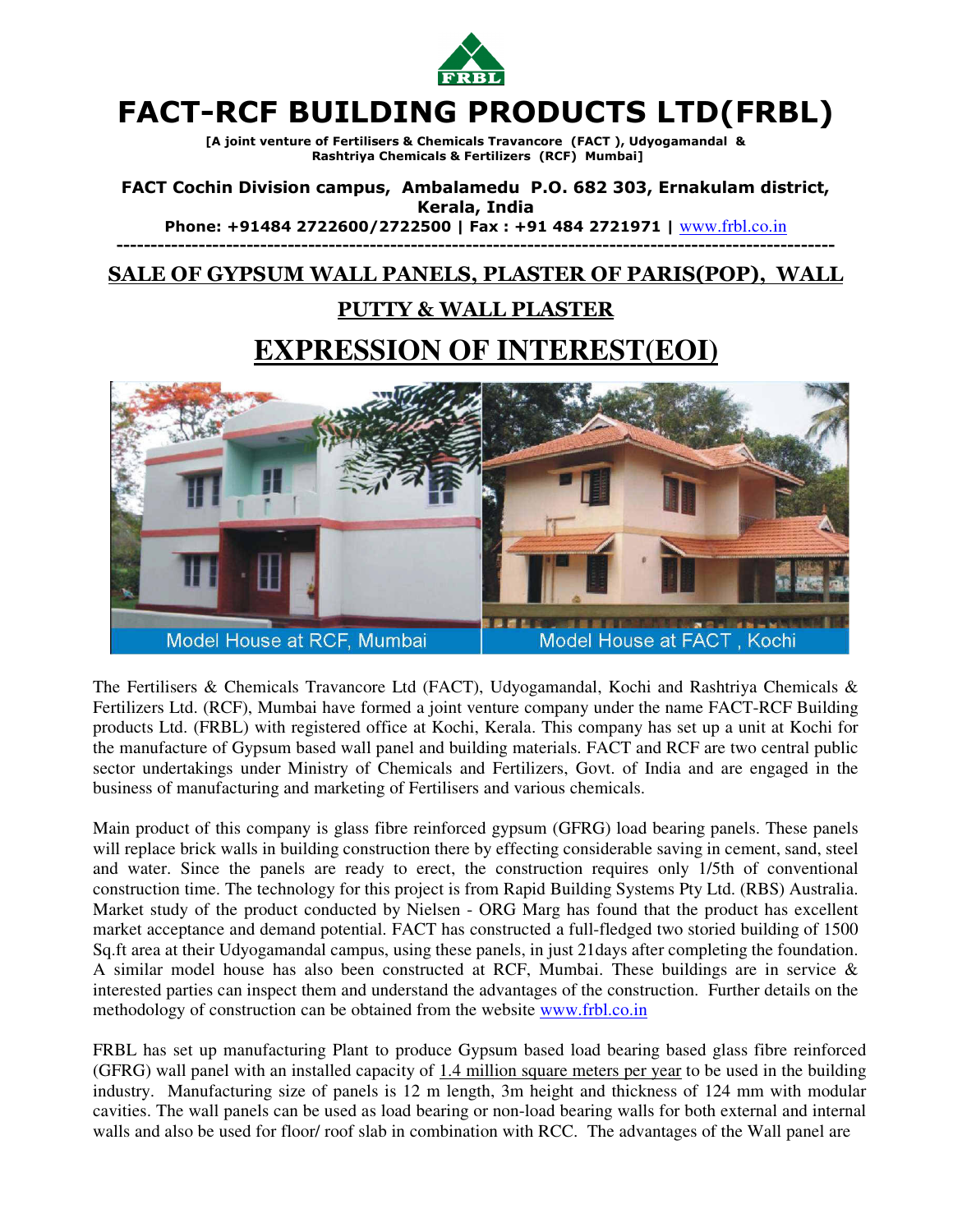- Fire, water & corrosion resistant
- Rot & termite proof
- High compressive strength
- Relatively lightweight
- Excellent acoustic properties
- Good thermal insulation
- High quality, superior finish
- High load bearing capability
- Eco-friendly, Cost effective
- Time saving fast construction
- Earth Quake, Cyclone resistant
- **BMTPC Certified**

In addition to wall panels, FRBL also produce high quality plaster of Paris (POP), Gypsum based Wall plasters and Wall putty. The annual manufacturing Capacities are : Plaster of Paris (POP), putty & Plaster per annum are (i) Plaster of Paris (POP): 1,00,000 MT (ii) Interior wall putty : 40000 MT & (iii) Interior wall plaster : 24000 MT respectively. The advantages of Gypsum based Wall plasters & wall putty are

- No water curing requirement
- Fire Protection
- Thermal & acoustic insulation
- Good / smooth finish
- Application in varying thickness etc.

Expression of Interest is invited from Builders, Developers, Architects and agents/dealers to assess their capability to be prequalified parties to design & construct dwellings using FRBL building products &/or distribution of FRBL products. FRBL will render required training in the use of FRBL products to the selected Builders, Developers, Architects and agents/dealers. Selected parties shall impart training to their sub agents in the use of FRBL building products.

Interested parties may forward their response to the undersigned giving following details, to reach here latest by 30.08.2011, 14:00 hours.

#### I-**ORGANIZATION PROFILE**

- (1) Short notes/tables on:
	- (i) About organization
	- (ii) Organisational set-up
	- (iii) When it was established (With Proof)
	- (iv) Year of Experience
	- (v) List of clients

(vi) Range of Services provided/able to provide in the construction field or similar field

(2) Divisions for various activities (If exists).

(3) Constitution of Team for execution of large scale Monitoring & Evaluation work.

- (4) List and brief details of Professionals and Human Resources associated with experience in quality inspection and certification activities.
- (5) List of offices/Centres/Field Units etc. to be shown preferably on All India basis as per requirement and as per given format: